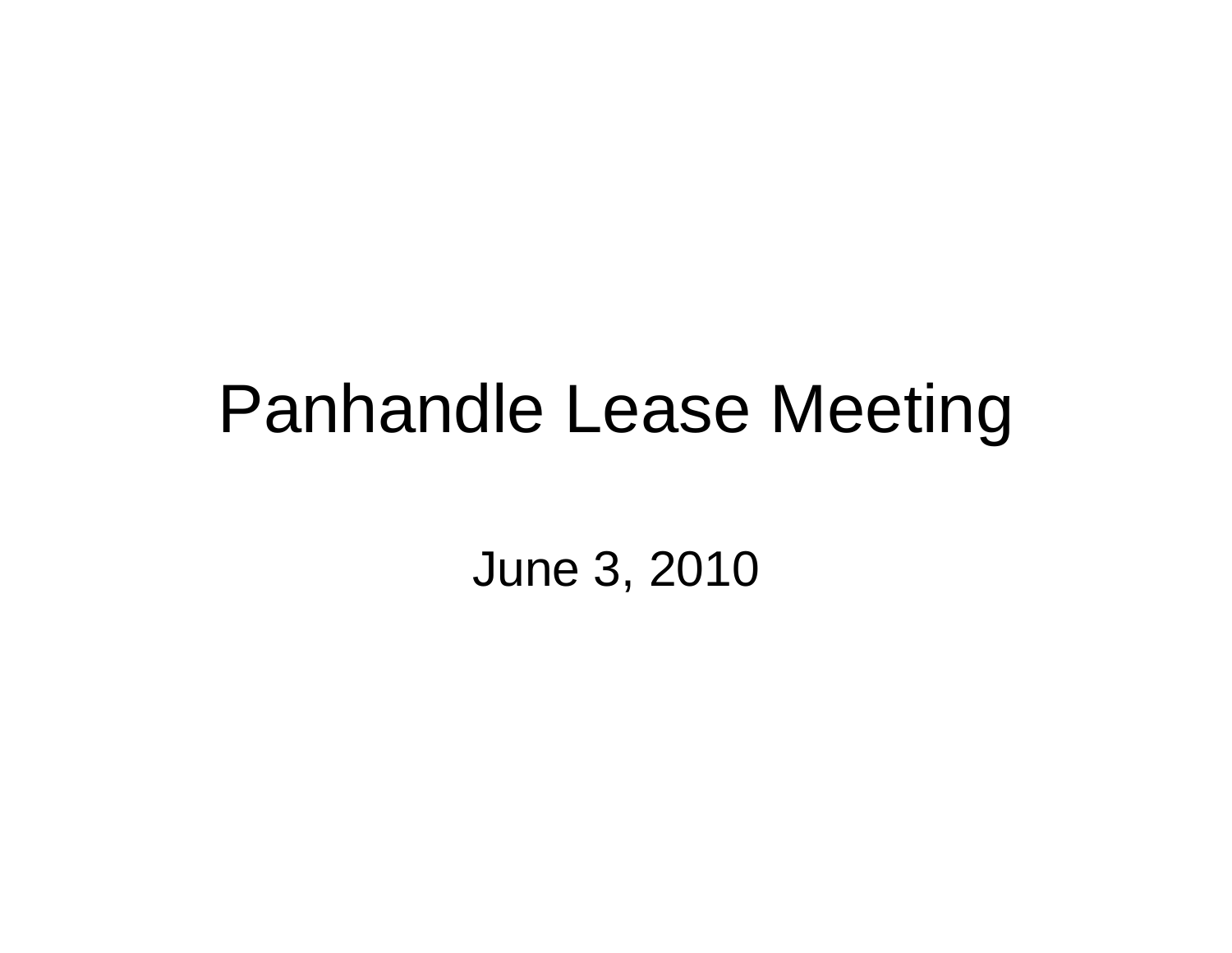#### Disclaimer

• **Forward-looking Statements This presentation contains forward-looking statements regarding future events and the looking future performance of Genesee & Wyoming Inc. that involve risks and uncertainties that could cause actual results to differ materially, including, but not limited to, economic conditions, customer demand increased competition in the relevant demand, market and others. The Company refers you to the documents that it files from time to time with the Securities and Exchange Commission, such as the Company's Forms 10-Q and 10-K, which contain additional important factors that could which cause its actual results to differ from its current expectations and from the forward-looking statements discussed during this presentation. Genesee & Wyoming Inc. disclaims any obligation to update the forward forward-looking statements contained looking in this presentation.**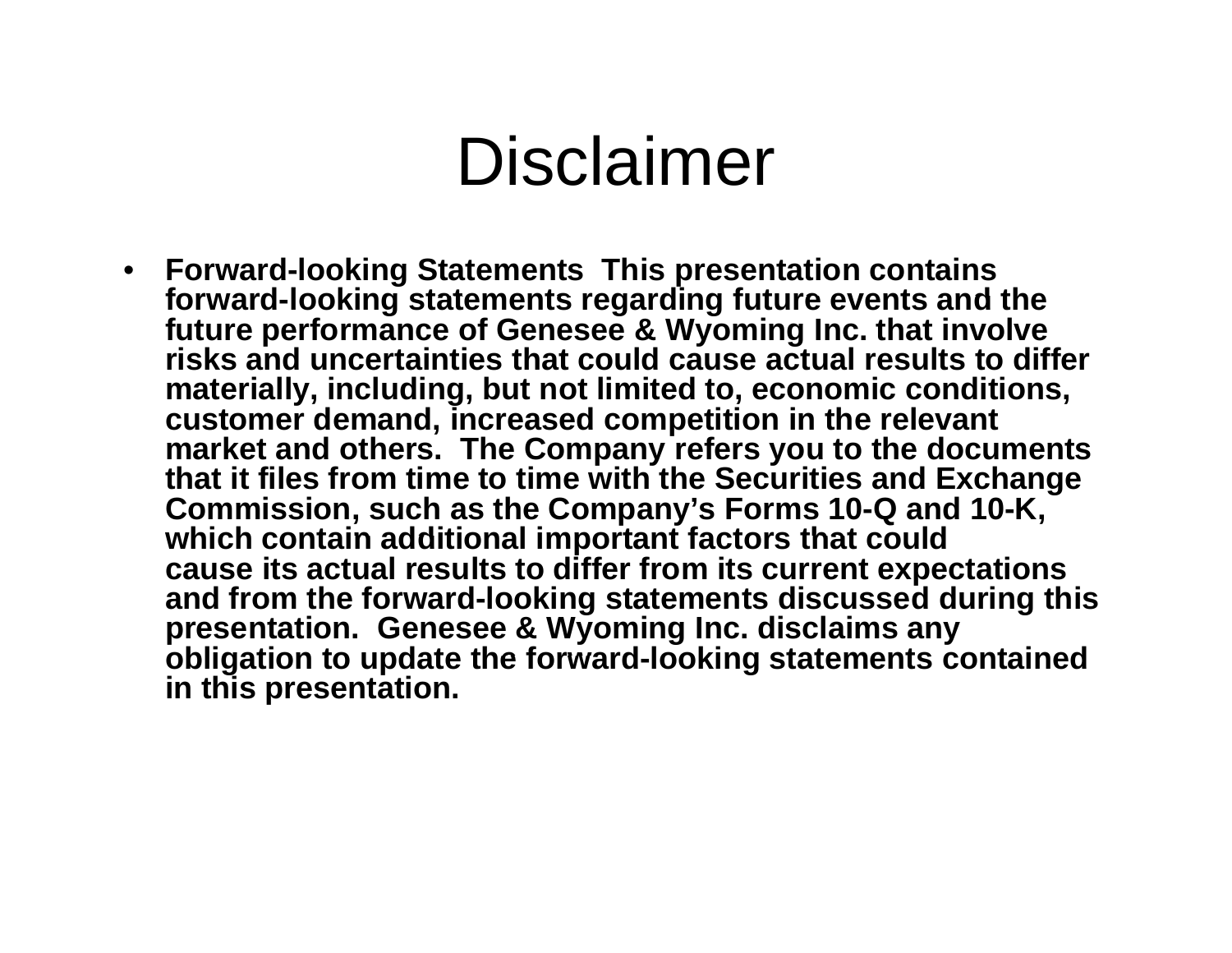# **History**

- Conrail sells Panhandle line to State in 1992 for \$7.2 million
- Funding for purchase from State backed sale of bonds
- Ohio Central creates Columbus & Ohio River ("C&OR")to operate the line
- C&OR enters into Operating Agreement with ORDC, begins payment to repay bonds
- Carloads on the line circa 12,848 in 1993
- Track Out of Service east of Newcomerstown
- Track condition poor due to deferred maintenance by Conrail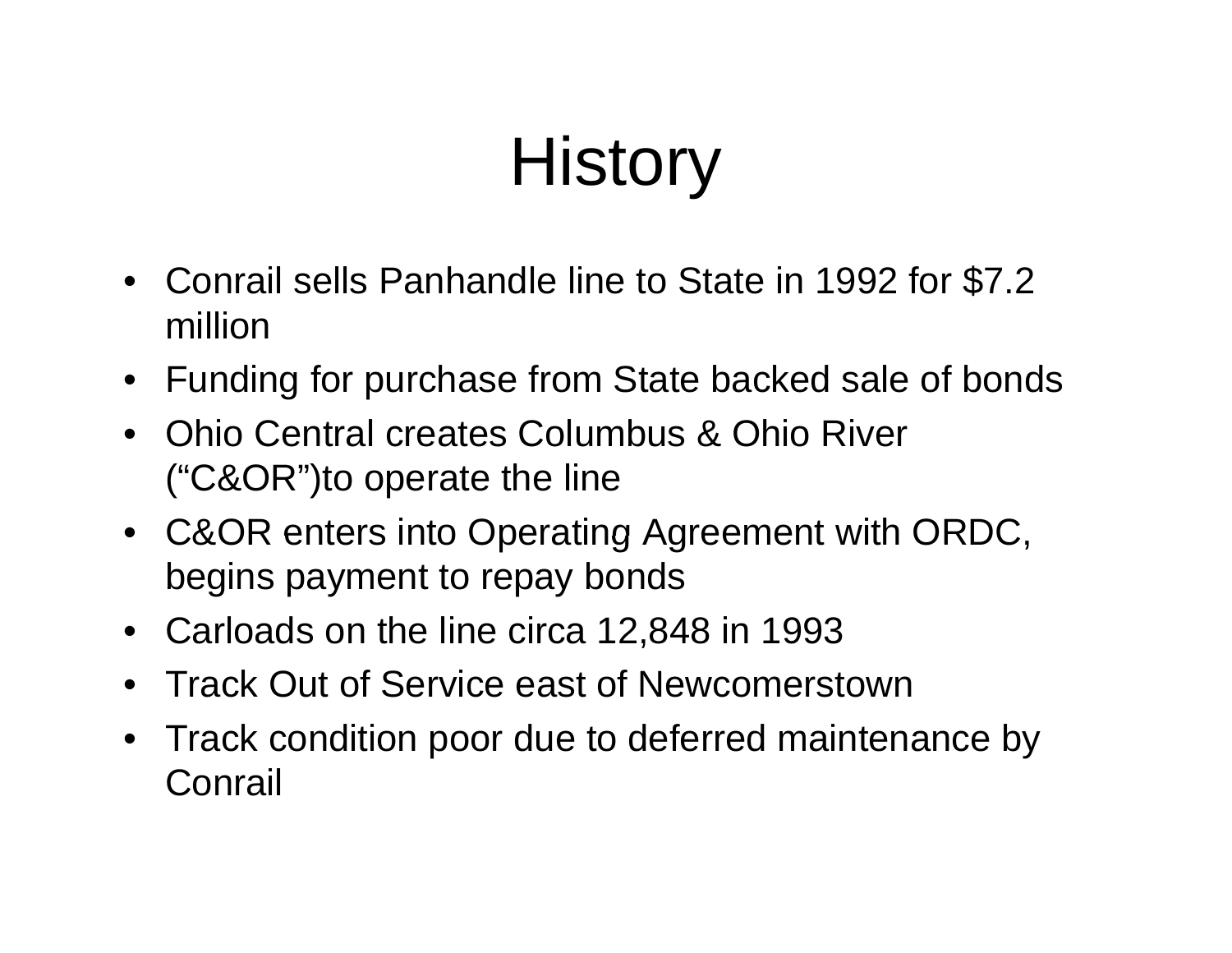#### Significant Developments Customer Growth

- $\bullet$ 1992 East end of railroad opened<br>for service 1992 East end of railroad opened • Carload growth<br>for service
- • 1996 Spur built to Armco Coshocton
- $\bullet$ • 1998 Coal shipments to AEP-  $\Big|_{\frac{160,000}{140,000}}^{160,000}$ **Conesville**
- $\bullet$  1999 Haulage train contract with NS (Conrail Split fiasco)
- •• 2001 5.5 miles of Cadiz line to Oxford Mining
- $\bullet$  2005 Carman connection Liberty **Waste**
- •• 2007 Service to Rosebud  $\overline{\phantom{a}}$   $\overline{\phantom{a}}$   $\overline{\phantom{a}}$   $\overline{\phantom{a}}$   $\overline{\phantom{a}}$   $\overline{\phantom{a}}$   $\overline{\phantom{a}}$   $\overline{\phantom{a}}$   $\overline{\phantom{a}}$   $\overline{\phantom{a}}$   $\overline{\phantom{a}}$   $\overline{\phantom{a}}$   $\overline{\phantom{a}}$   $\overline{\phantom{a}}$   $\overline{\phantom{a}}$   $\overline{\phantom{a}}$   $\over$ Dennison mine
- • 2009 Economic Downturn effects all C&OR customers

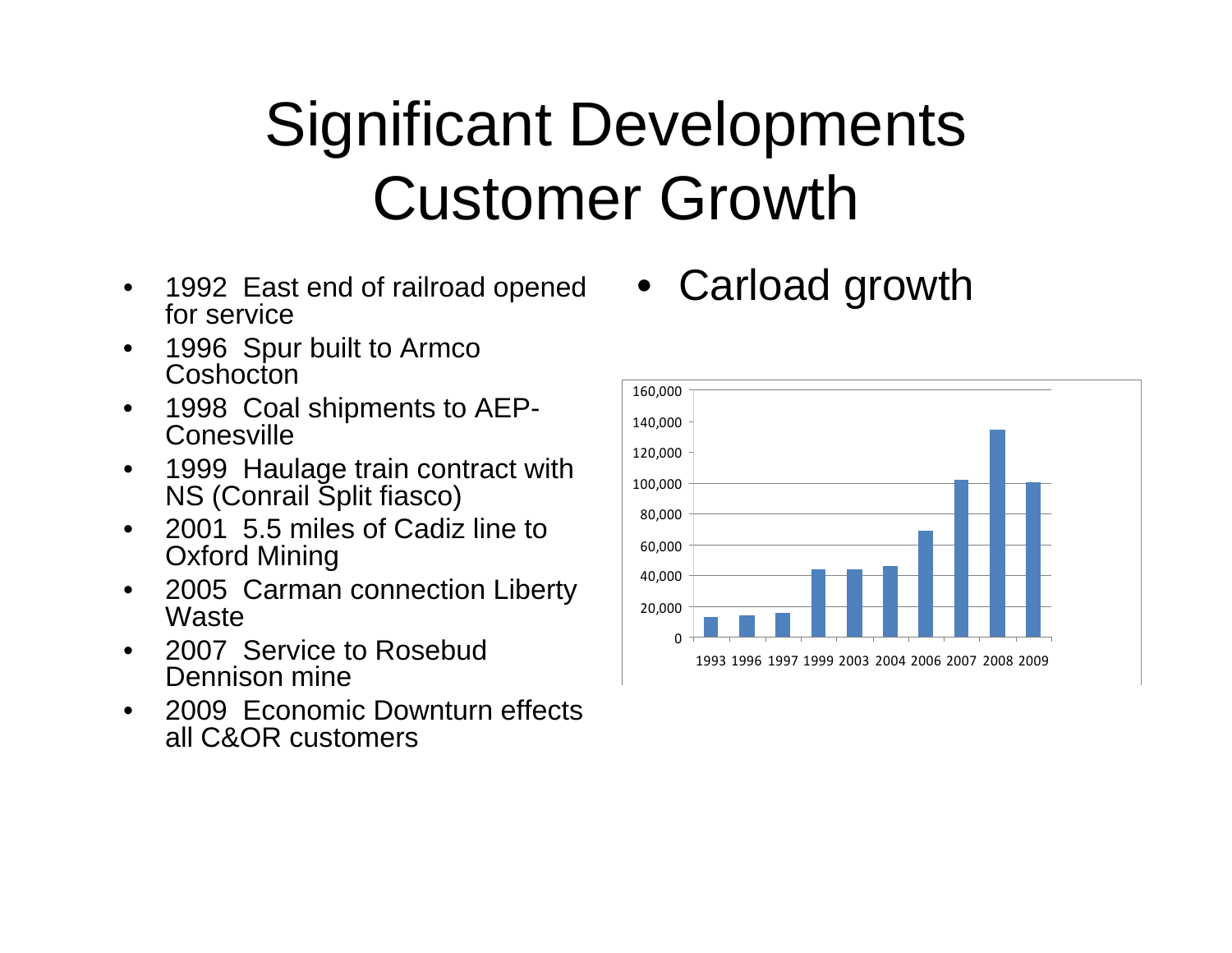#### Results so far

- $\bullet$ • Will pay off state's acquisition (\$7.2M) of the line in 2012
- •• ORDC has invested \$1M over the term of the lease
- •• C&OR invested \$39M over same time frame
- Main line to Class II & III
- Significant economic growth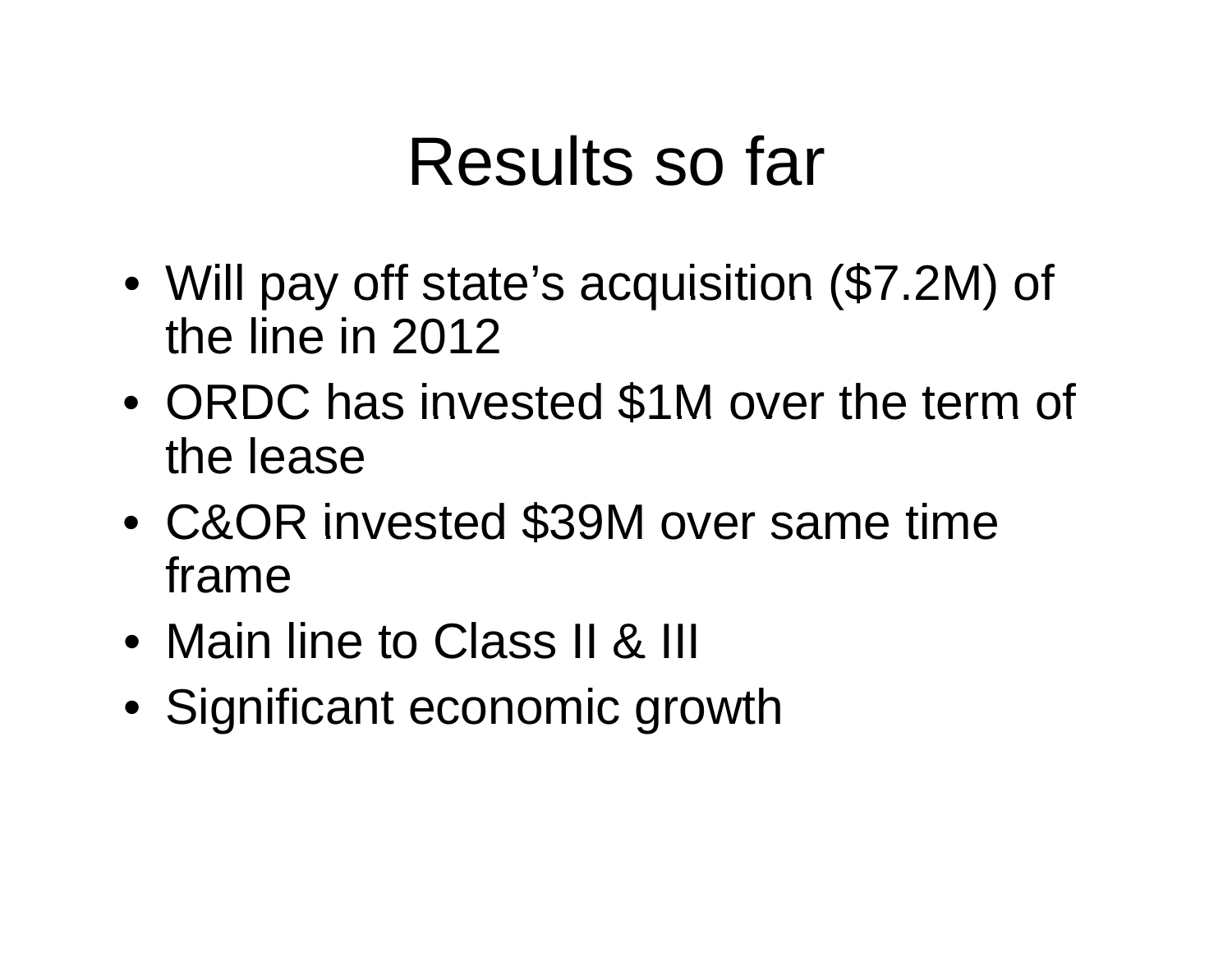### Industries Supported

- C&OR serves major Ohio industries: coal, construction, food, grain, paper, packaging, petrochemical, salt mining, steel, waste, others
- C&OR customers employ an estimated 8,000+
- Industries enjoy better logistics costs, improved competitiveness, job retention and expansion
- In many cases, C&OR introduces rail service for first time to new customers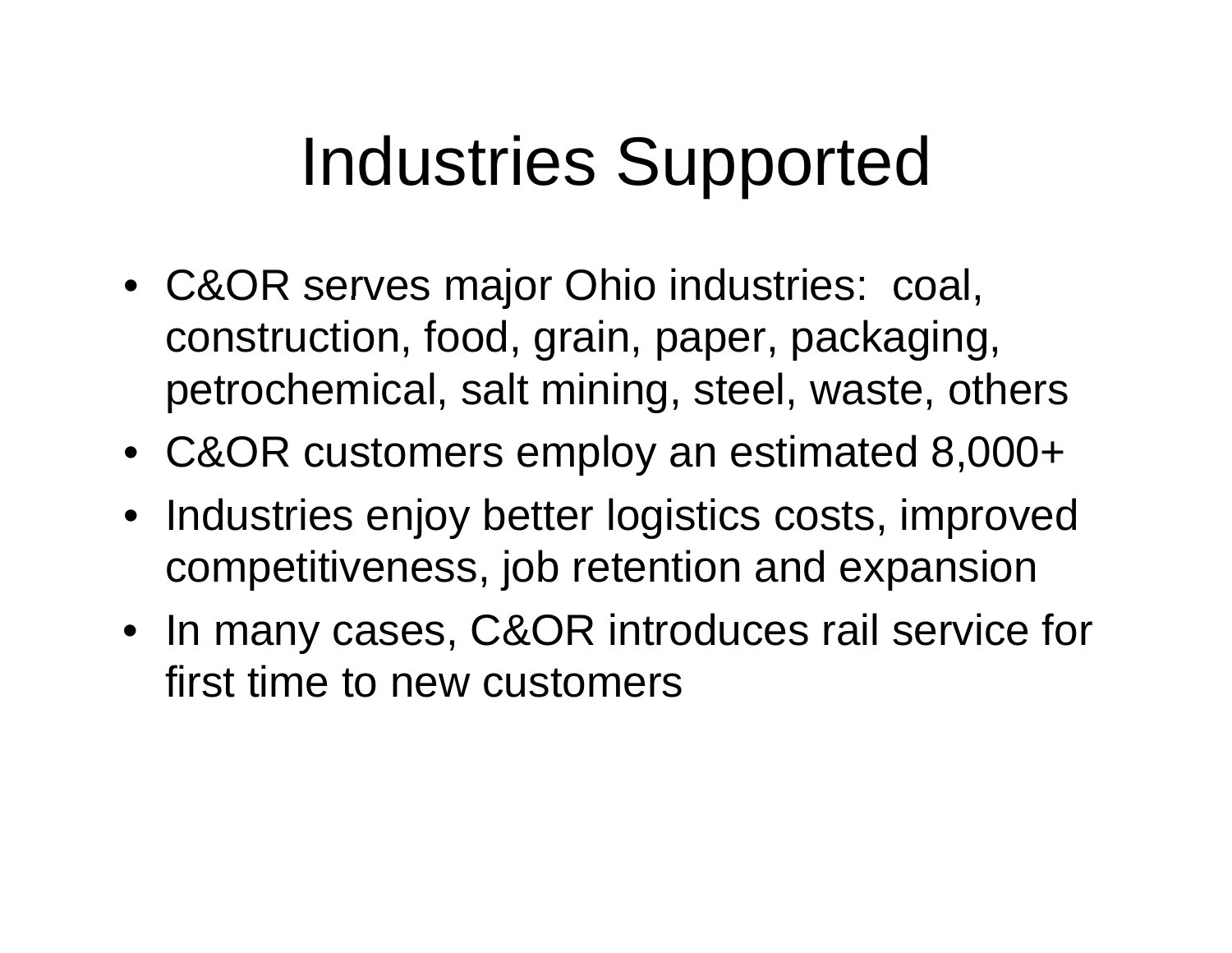#### C&OR Customers' Supply Chain Position

- AK Steel supports automotive, electrical, medical component mfg industries.
- Coshocton Grain serves food, agri-business
- Hopedale Mining, Oxford Mining, Rosebud Mining major Ohio coal producers for energy
- Bayer, Dow Chemical, Alloy Polymers supply automotive, plastic extrusion component mfg.
- International Paper, PCA, Smurfit Stone Container Corp supply consumer packaging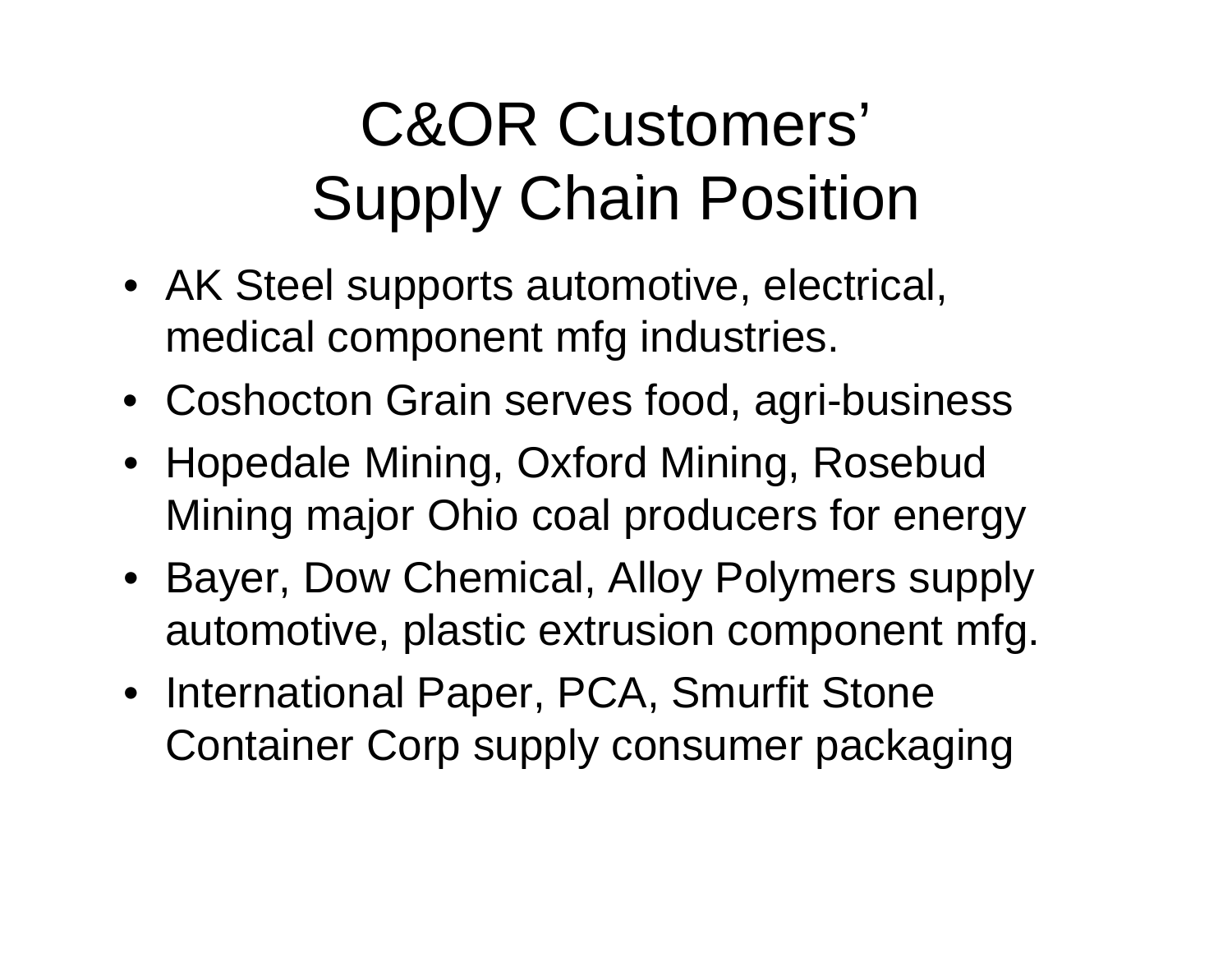#### C&OR Initiatives/Benefit Examples

- 1. Opens Mingo route/svc, attracts new Hebron locati for grain loading
- 2. Construction of siding into AK Coshocton
- 3. Rebuilds, reopens first 5.5 miles of Cadiz branch
- 4. Offers incentives, aid to steel  $\qquad \quad$  4. Samuel Manutech builds plant prospect
- 5. Buys land, builds connection track at Carman to OHIC
- 6. Offers aid for rail infrastructure, and marketing new coal mine
- 1. Coshocton Grain reaches bron location **cometarmers** and new endmarkets by rail
- 2. AK lowers freight logistics costs expands plant costs, expands
	- 3. Oxford Mining ships Ohio coal by rail at lower cost
	- 4. Samuel Manutech builds \$15M plant in Heath, not SC
	- 5. ELS invests \$60M in Jefferson Count y, \$2M in OHIC
	- 6. Rosebud Mining builds \$15M Dennison coal mine, prep plant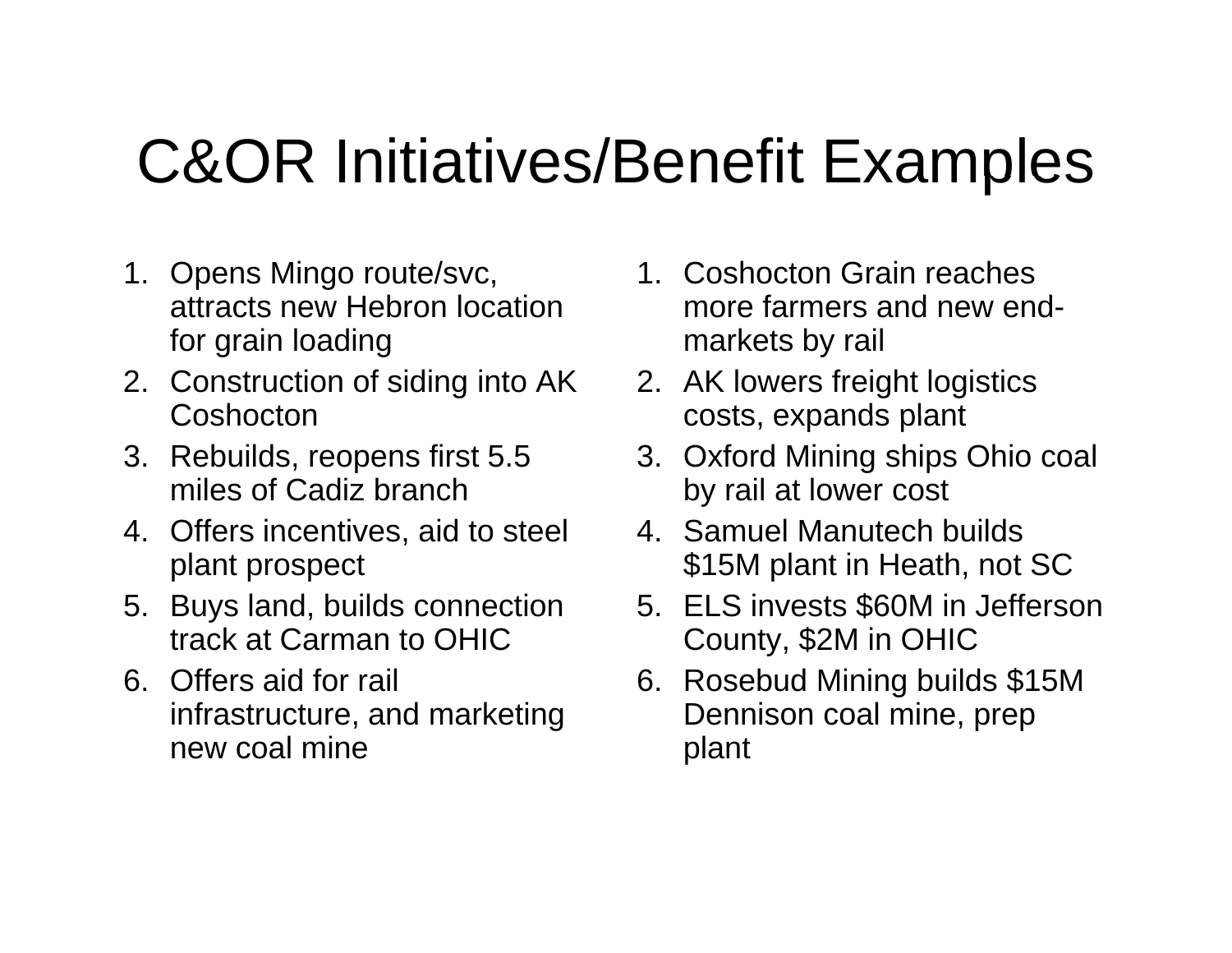#### OC PRL Customer Development Locations

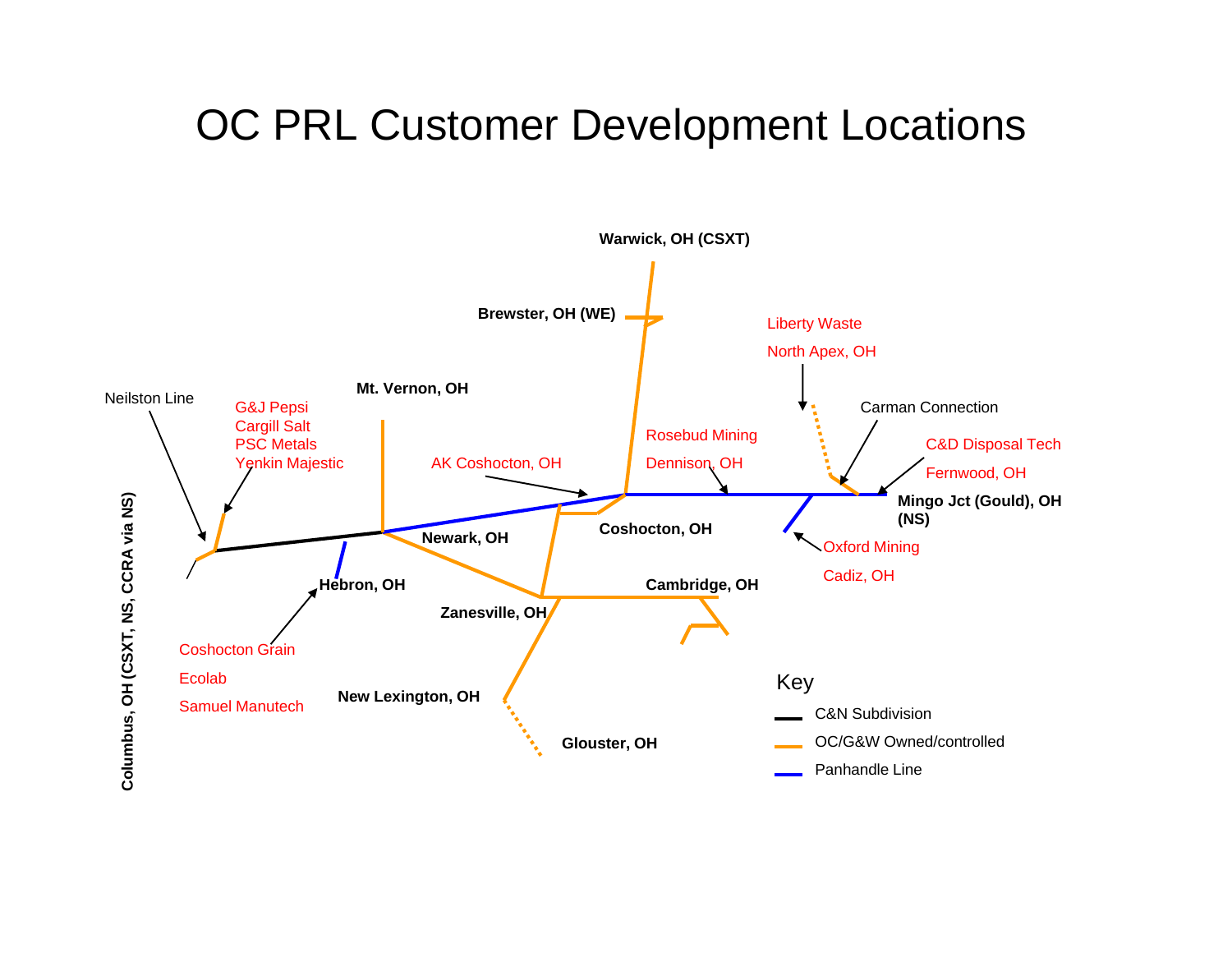#### Competitive Transportation Marketplace

- Over 25% of OC's business moves within the state of Ohio.
- Over 50% of OC's business moves 300 miles or less.
- Nearly all of the above traffic involves more than one railroad.
- Traffic extremely sensitive to modal competition.
- Large PRL increases in rent will need to be passed along to Ohio industry, very likely to cause railroad traffic loss increasing state highway cost.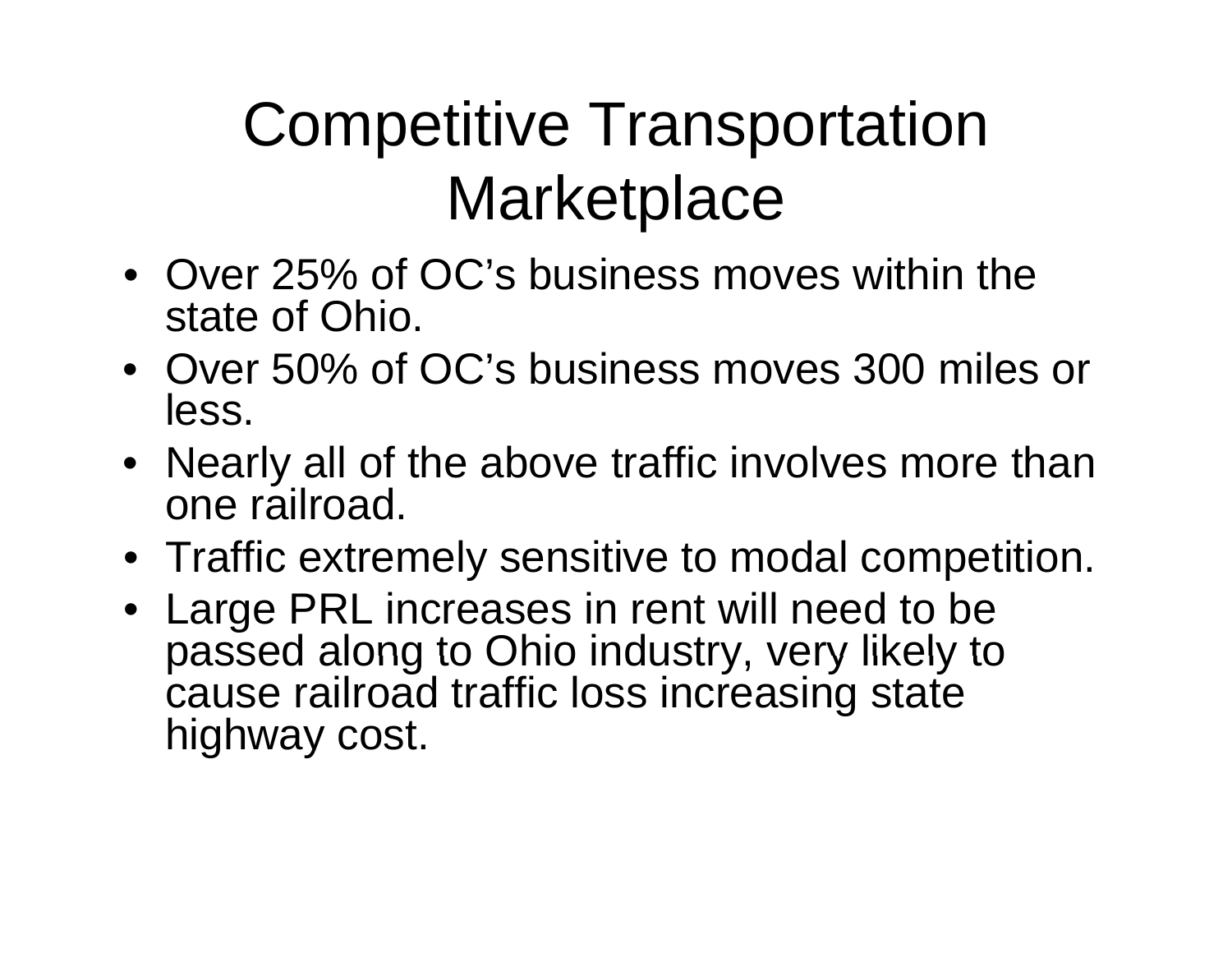## GWI goals and objectives

- Significant long term investment in Ohio
- Grow business in Ohio whether on the Panhandle or not
- Work for economic development & retention for communities and businesses
- Continued investment requires lease terms consistent with amortization of improvements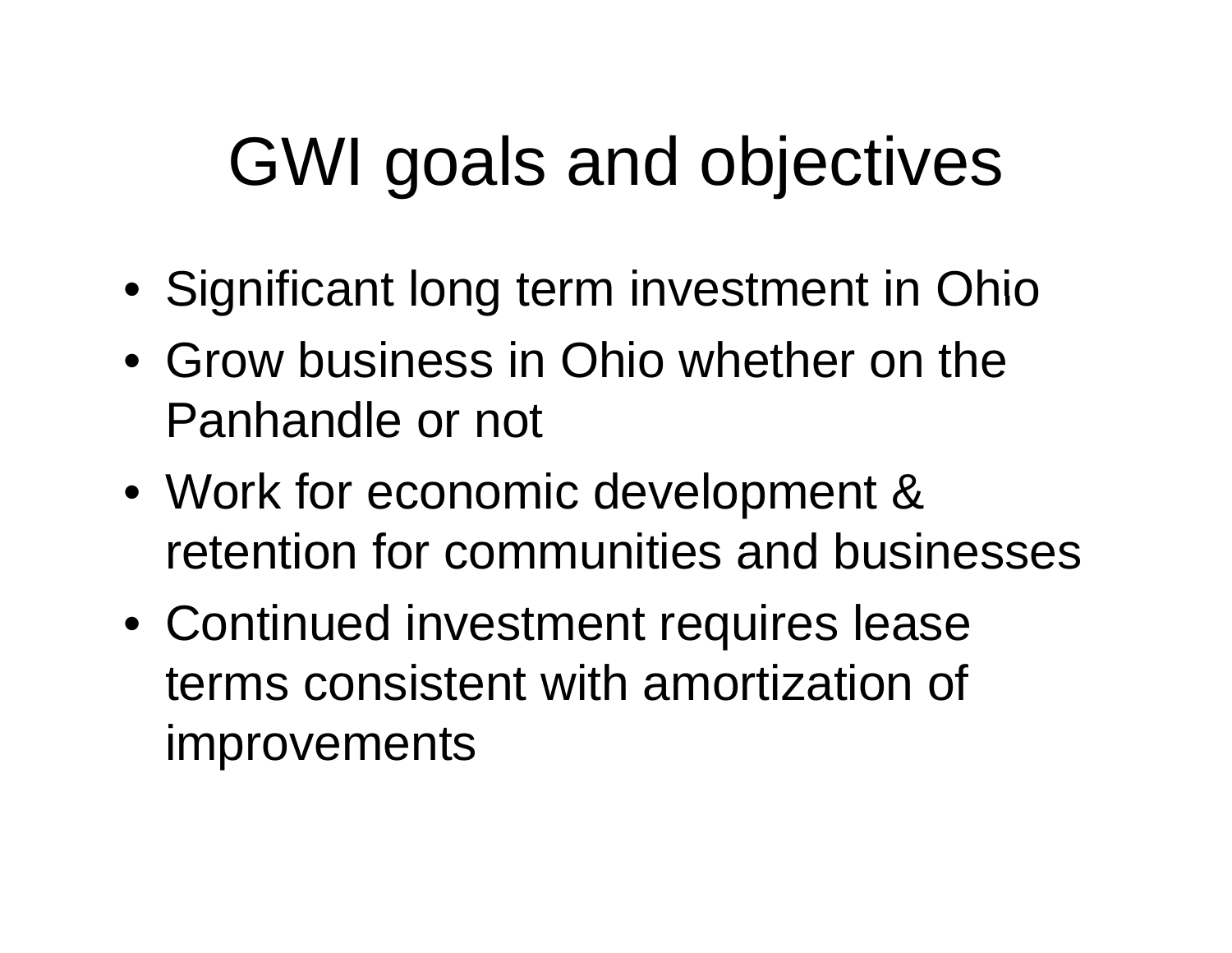# Why Long Term Lease

- Matches long term required continuous capital investment
- $\bullet\,$  Consistent with assumption of risk for business conditions and asset loss
- Ability to enter into long term customer contracts
- Stability of service to customers
- Stabilit y of work force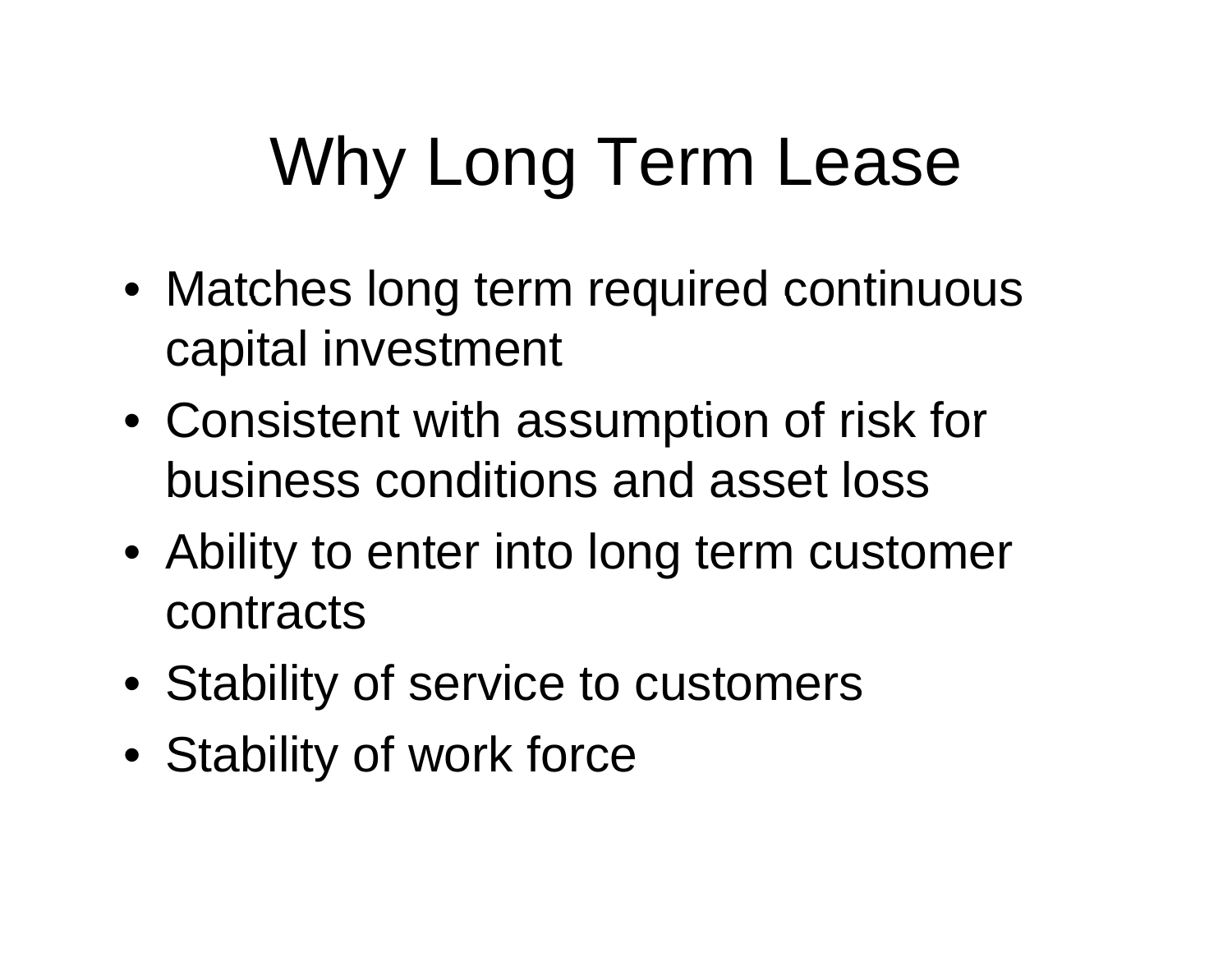### Proposed Lease

- Terms
	- 25 years
	- –– Rent with fixed & variable portion tied to business levels (post 2012)
	- –– Extraordinary Capital Expenditures
- Commitments
	- Maintain to Class II
	- –Provisions for Passenger and Excursions
	- Business Development & Retention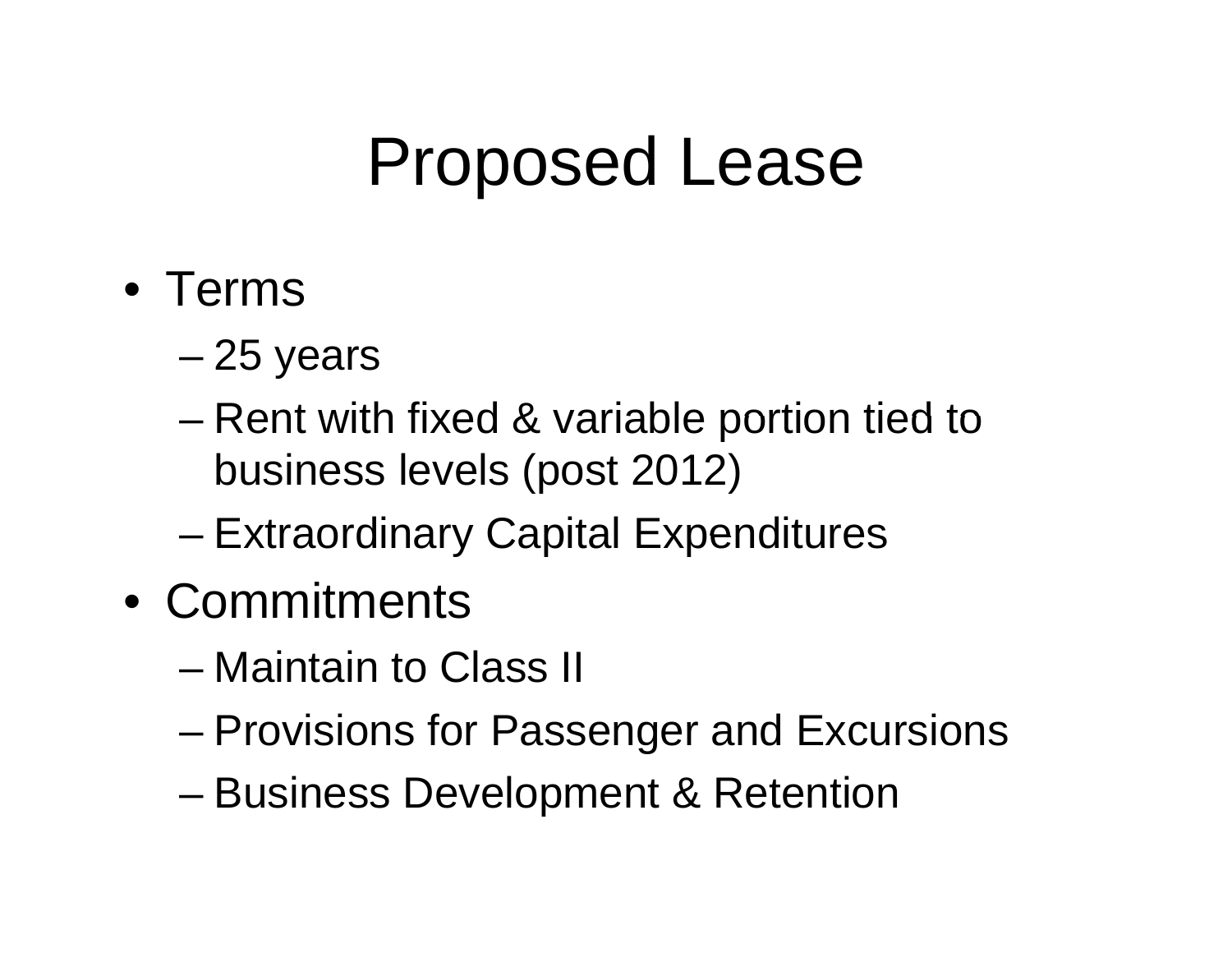# Proposal on Variable Payment

- Make payment variable to reflect business conditions of the RR and thus the ability to pay
- Not all traffic on the RR has same value or has same need of Panhandle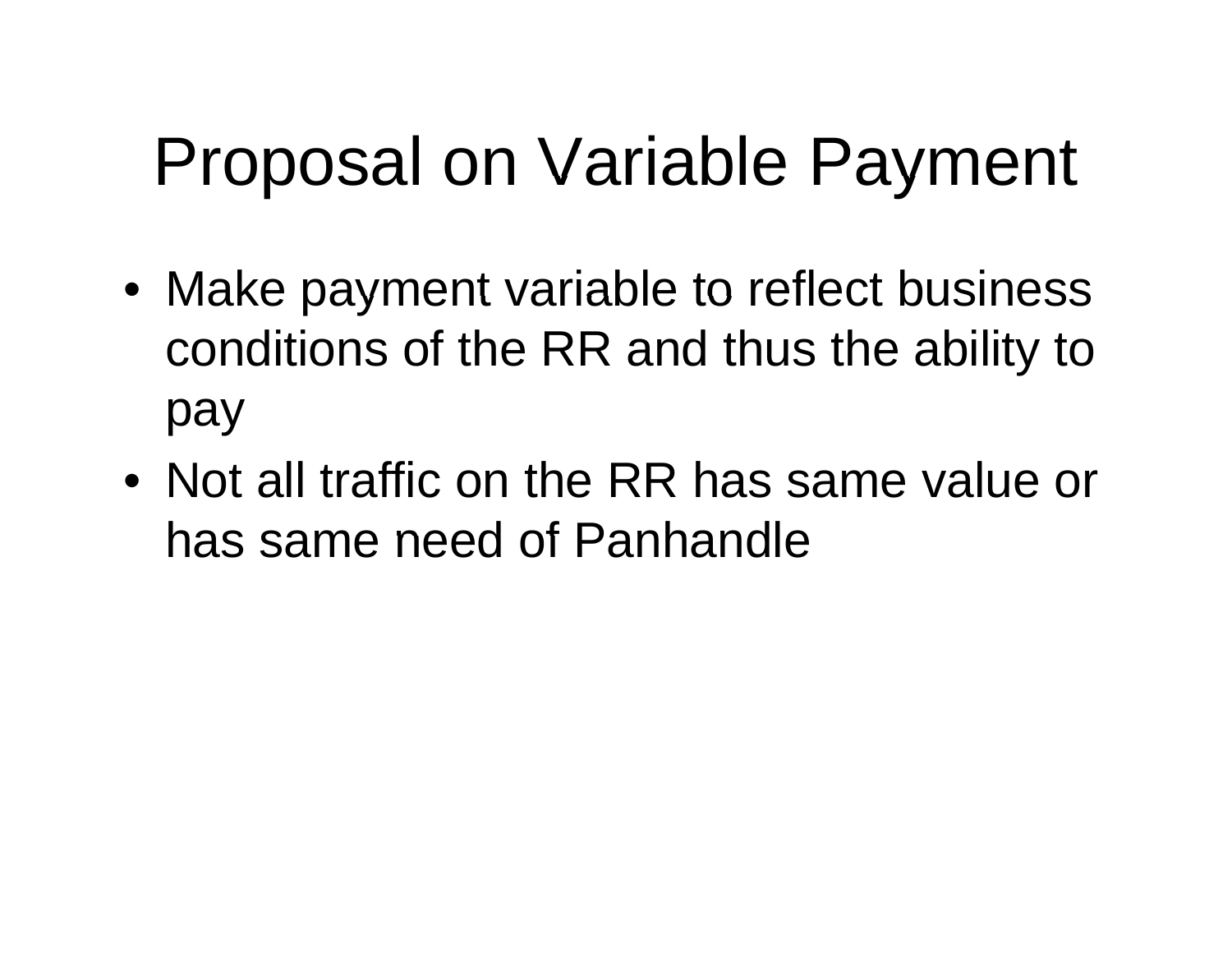# How variable payment works

#### **Example of Variable Rent**

| <b>Traffic type</b>                        | <b>Class</b> | Rate | <b>Using 2008</b> |         | <b>Using 2009</b> |         | 08/09 Avg |              | <b>With</b><br><b>Development</b> |           |
|--------------------------------------------|--------------|------|-------------------|---------|-------------------|---------|-----------|--------------|-----------------------------------|-----------|
| Proposed Fixed (exclusive of admin fee to  |              |      |                   |         |                   |         |           |              |                                   |           |
| ORDC)                                      |              |      | \$                | 350,000 | \$                | 350,000 | \$        | 350,000 \$   |                                   | 350,000   |
| Variable fee by type of traffic            |              |      |                   |         |                   |         |           |              |                                   |           |
| Orig or Term on the Panhandle              |              | \$6  |                   | 256,320 |                   | 191,760 |           | 224,040      |                                   | \$336,672 |
|                                            | 2            |      |                   |         |                   |         |           |              |                                   |           |
| Customer on the CN Line (shared ownership) |              | \$4  |                   | 8,736   |                   | 5,340   |           | 7,038        |                                   | \$7,520   |
| Partial use of Panhandle in movement       | 3            | \$3  |                   | 81,153  |                   | 70,668  |           | 75,911       |                                   | \$99,303  |
| Partial use of CN section                  | 4            | \$2  |                   | 12,676  |                   | 10,106  |           | 11,391       |                                   | \$9,988   |
| Overhead (NS coal trains)                  | 5            | \$1  |                   | 53,198  |                   | 35,622  |           | 44,410       |                                   | \$51,750  |
| <b>Total Rent</b>                          |              |      | \$                | 762,083 | -S                | 663,496 | \$        | 712,790   \$ |                                   | 855,233   |

Note: The above rental amounts are for discussion purposes only and due not constitute an offer or *commitment in anyway*.